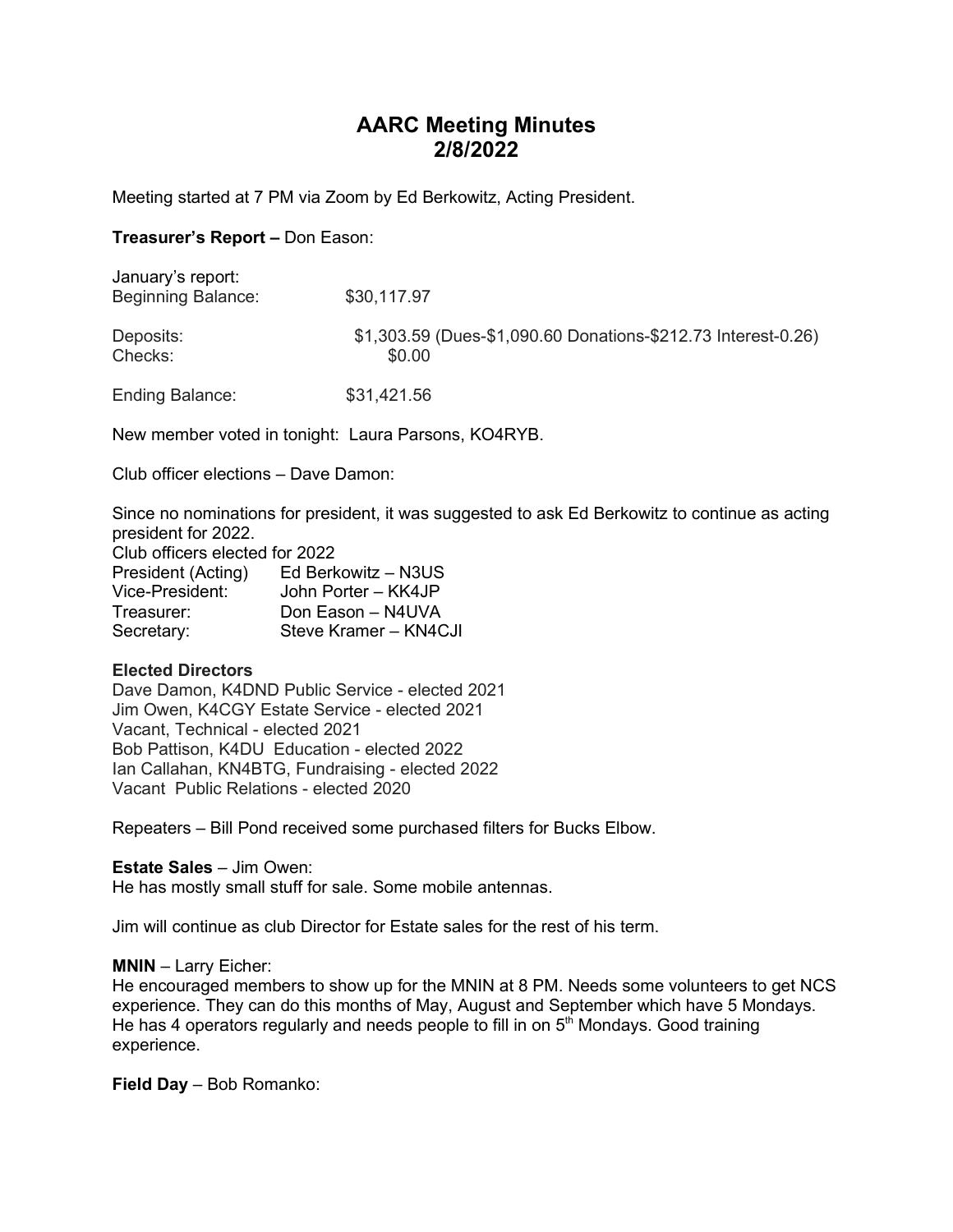ARRL has said 2022 FD to be same as previous 2 years but ultimately up to each club how they want to do FD. So as we get closer to June we can decide whether to do FD in person.

#### Facebook page – Michael Rein:

Lately, there has been no activity on club FB page. He asked that people send email to him with new information or ideas on how to keep page active.

#### Presentations:

We have two speakers tonight. Our first is Steve Greer who will talk about the Ride to Defeat ALS fund raiser.

Steve is co-chair of the Blue Ridge ALS assoc. He has ALS and is active with the association and is here to talk about a fund-raising event, "Ride to Defeat ALS". This event will be held May 14, 2022 from 7 AM to 2 PM. Maps included from website. Funds go to ALS Association and pay for research, core services and congressional advocacy.

ALS affects 20,000 Americans, 5000 diagnosed every year. About 10% is genetic, 90% is sporadic. It costs \$250,000 per year to care for someone with ALS. There are only 2 drugs available which slow down disease progression but don't cure it.

There are walks and bicycle ride events held every year throughout the U.S. to raise funds. The Blue Ridge ride is new in VA.

The ride has 25, 50 and 100 km lengths and fund & family 6 km rides. Around 120-150 cyclists participate. Pro Re Nata is the start/stop site. Volunteers can register on their website ((https://www.als.org/dc-md-va. Need to sign COVID waiver and look at weather policy. Amelia Atwill is co-chair for group.

Dave Damon will maintain contact with Steve Greer. For club members, this is a typical club event to support.

### Presentation by Mike McPherson on Surface Mount Technology (SMT):

Build on Ben Kidd's presentation about PCBs. His big picture is SMT and reflow soldering are which is within the abilities of home-brewers.

Custom PCB's have advantages over breadboards. Reflow is easy, no manual soldering. Using SMD (surface mount devices) that are SMT.

Reasons to use SMT include projects getting too complicated, through-hole components hard to locate for the newer devices. Smaller PCB's have higher port density and constant spacing and there are no leads. Double-sided boards relatively easier. Also, lower EMI, better suited for HF. Most PCB companies will build and solder board.

Needed to go to SMT include design PCB's with software, use new types of components.

You can make your own reflow oven or buy a commercial one. Uses solder paste and flux. Mike showed slides of boards and oven.

QnA followed.

Meeting adjourned by Ed at 8:30 PM.